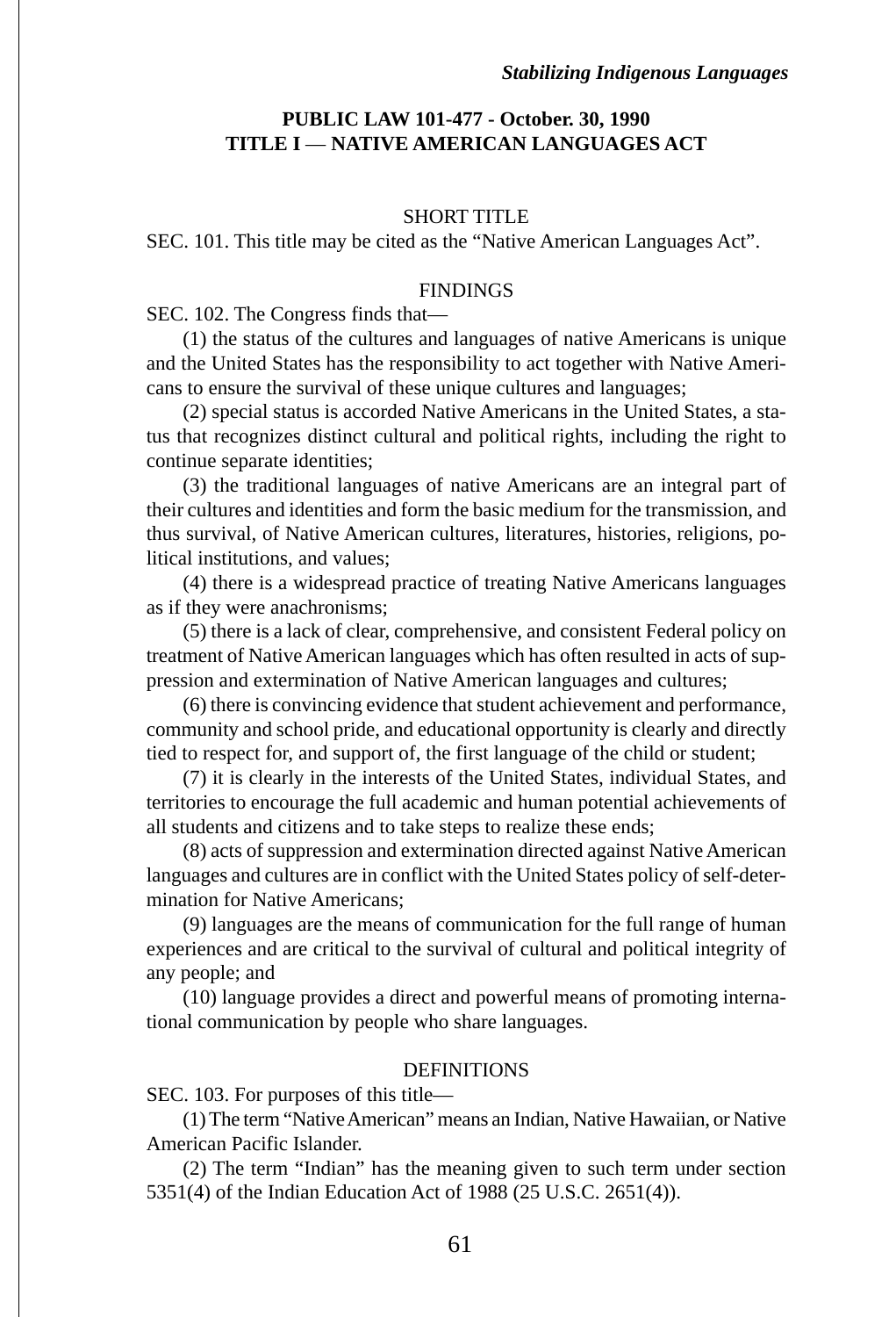(3) The term "Native Hawaiian" has the meaning given to such term by section 4009 of Public Law 100-297 (20 U.S.C. 4909).

(4) The term "Native American Pacific Islander" means any descendent of the aboriginal people of any island in the Pacific Ocean that is a territory or possession of the United States.

(5) The terms "Indian tribe" and "tribal organization" have the respective meaning given to each of such terms under section 4 of the Indian Self-Determination and Education Assistance Act (25 U.S.C. 450b).

(6) The term "Native American language" means the historical, traditional languages spoken by Native Americans.

(7) The term "traditional leaders" includes Native Americans who have special expertise in Native American culture and Native American languages.

(8) The term "Indian reservation" has the same meaning given to the term "reservation" under section 3 of the Indian Financing Act of 1974 (25 U.S.C. 1452).

# DECLARATION OF POLICY

SEC. 104. It is the policy of the United States to—

(1) preserve, protect, and promote the rights and freedom of Native Americans to use, practice, and develop Native American languages;

(2) allow exceptions to teacher certification requirements for Federal programs, and programs funded in whole or in part by the Federal Government, for instruction in Native American languages when such teacher certification requirements hinder the employment of qualified teachers who teach in Native American languages, and to encourage State and territorial governments to make similar exceptions;

(3) encourage and support the use of Native American languages as a medium of instruction in order to encourage and support—

(A) Native American language survival,

- (B) educational opportunity,
- (C) increased student success and performance,
- (D) increased student awareness and knowledge of their culture and history, and
- (E) increased student and community pride;

(4) encourage State and local education programs to work with Native American parents, educator, Indian tribes, and other Native American governing bodies in the implementation of programs to put this policy into effect;

(5) recognize the right of Indian tribes and other Native American governing bodies to use the Native American languages as a medium of instruction in all schools funded by the Secretary of the Interior;

(6) fully recognize the inherent right of Indian tribes and other Native American governing bodies, States, territories, and possessions of the United States to take action on, and give official status to, their Native American languages for the purpose of conducting their own business;

(7) support the granting of comparable proficiency achieved through course work in a Native American language the same academic credit as comparable